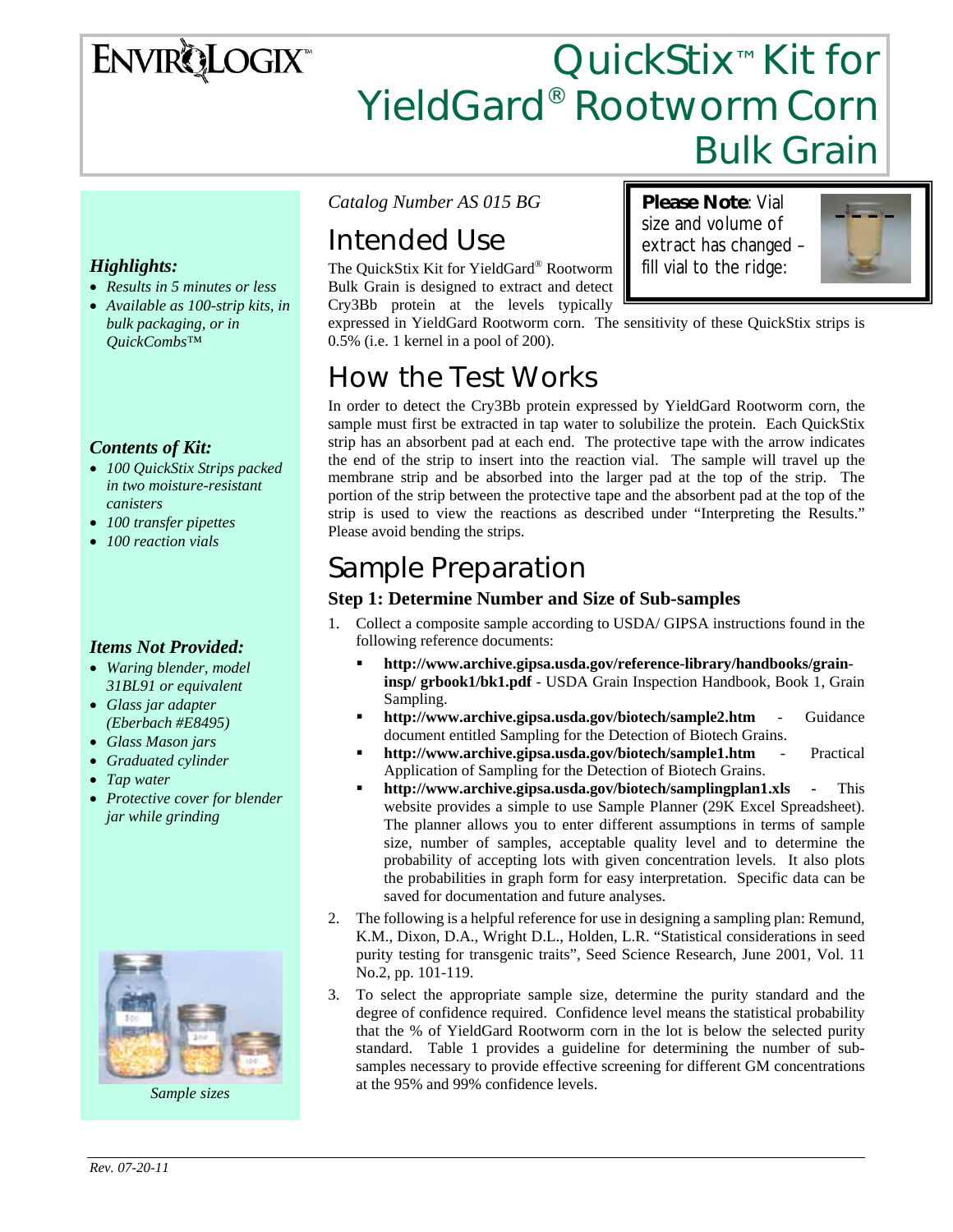

*Corn Common Extraction Grams of Corn x 1.5=mL of water For example: (100 x 0.25)=25g x 1.5= 38mL water* 



*Shake, wetting entire sample* 



*Avoid pulling up particles when drawing sample* 



*Fill vial to ridge with extract* 

#### **Table 1 – Corn: Number of 200 kernel sub-samples required**

| Confidence | Screening Level           |       |         |       |  |
|------------|---------------------------|-------|---------|-------|--|
| Level      | % YieldGard Rootworm Corn |       |         |       |  |
|            | 5%                        | $1\%$ | $0.5\%$ | 0.25% |  |
| 95%        |                           |       |         |       |  |
|            |                           |       |         |       |  |

**NOTE:** Screening corn at a 0.5% YieldGard Rootworm concentration level, with 95% confidence, would require testing 3 sub-samples of 200 kernels with all subsamples negative*.* 

*For other sampling scenarios or different screening or confidence levels, refer to the USDA/GIPSA Excel spreadsheet described under Step 1 above, or call EnviroLogix Technical Support for assistance.*

#### **Step 2: Determine Sub-sample Weight, Jar Size, Grind Times and Water Volume Needed for Sample Preparation**

- 1. Determine average weight of individual grain to be tested (weigh 100 seeds, divide by 100).
- 2. Calculate the weight of the number of grains to be tested (Number of grains X Average Weight/Grain). Table 2 lists the guidelines for jar size and grinding time according to sample weight.

#### **Table 2**

| Commodity | Sample Weight (g) | Jar Size (oz.) | Grind Time (sec.) |
|-----------|-------------------|----------------|-------------------|
| Corn      | 10-25             |                |                   |
|           | 25-65             |                |                   |

3. Choose an appropriate jar size for your sample based upon Table 2 above.

#### **Step 3: Prepare the Sample**

- 1. Weigh sample into the appropriate size glass Mason jar.
- 2. Put protective cover over the jar attached to the blender.
- 3. Grind sample with a Waring blender (or equivalent) and jar adapter on high speed for specified grinding time or until all whole grains are broken.
- 4. Add the volume of tap water calculated by the formula at left. *For example: If testing 100 kernels with an average weight of 0.25g: (100 x 0.25)=25g x 1.5=38mL water.*
- 5. Cap the jar and shake vigorously for at least 30 seconds, or longer if needed, to thoroughly wet all of the corn in the sample. Sample will begin to settle immediately and liquid can be drawn off at that time.
- 6. Draw up liquid portion from above the settled sample and dispense extract into reaction vial until it is filled (this will take 2-3 transfers). Avoid pulling up particles. Allow extract to settle in the reaction vial for 30 seconds before adding a test strip.
- 7. To prevent cross-contamination, thoroughly clean blender parts and jars to remove dust and residue prior to preparation of a second sample. Use a new transfer pipette and reaction vial for each sample.

### How to Run the QuickStix Strip Test

- 1. Allow refrigerated canisters to come to room temperature before opening. Remove the QuickStix Strips to be used. Avoid bending the strips. Reseal the canister immediately.
- 2. Place the strip into the reaction vial. The sample will travel up the strip. Reaction vials will stand on their own or may be inserted into the cardboard racks provided.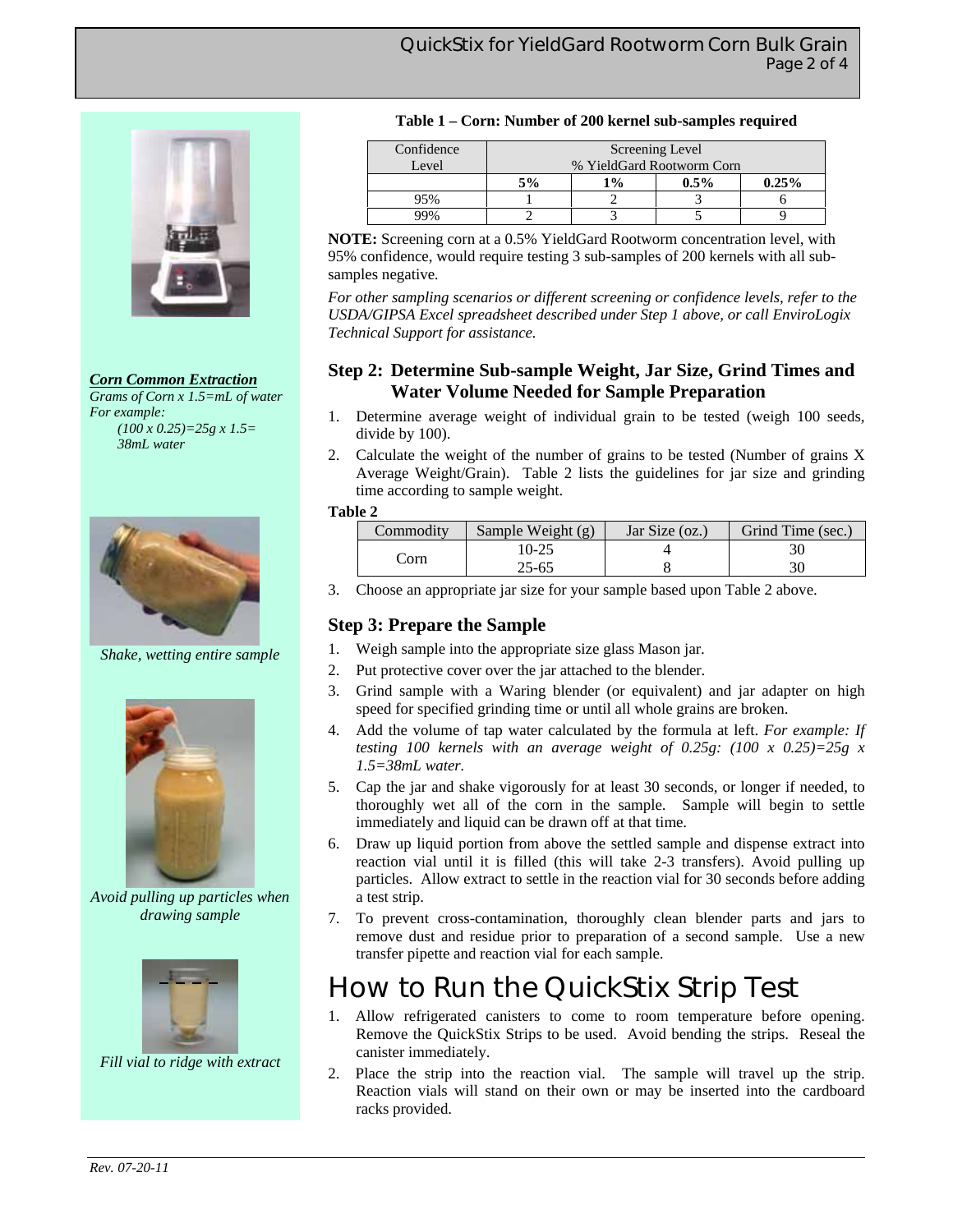#### QuickStix for YieldGard Rootworm Corn Bulk Grain Page 3 of 4





*Any clearly discernable pink Test Line is positive* 



- 3. Allow the strip to develop for 5 minutes before making final assay interpretations. Positive sample results may become obvious much more quickly.
- 4. To retain the strip, cut off and discard the bottom section of the strip covered by the arrow tape.

**NOTE: Use extreme caution to prevent sample-to-sample cross-contamination with grain, fluids, or disposables.** 

# Interpreting the Results

Development of the Control Line within 5 minutes indicates that the strip has functioned properly. Any strip that does not develop a Control Line should be discarded and the sample re-tested using another strip.

If the extract is from a sample containing at least 0.5% YieldGard Rootworm corn (1 kernel in 200), a second line (Test Line) will develop on the membrane strip between the Control Line and the protective tape. *The results should be interpreted as positive for Cry3Bb protein expression.* 



If the extract is from a sample containing less than 0.5% YieldGard Rootworm corn, the strip will only develop a control line.

## Kit Storage

QuickStix can be stored at room temperature, or refrigerated for a longer shelf life. Note the shelf life on the kit box for each storage temperature. The kit may be used in field applications; however, prolonged exposure to high temperatures may adversely affect the test results. Do not open the desiccated canister until ready to use the test strips.**.** 

### Precautions and Limitations

- This kit is designed to screen for presence or absence only, and is not meant to be quantitative.
- This product is currently not applicable for use in any other crop.
- As with all tests, it is recommended that results be confirmed by an alternate method if necessary.
- The assay has been optimized to be used with the protocol provided in the kit. Deviation from this protocol may invalidate the results of the test.
- The results generated through the proper use of this diagnostic tool reflect the condition of the working sample directly tested. Extrapolation as to the condition of the originating lot, from which the working sample was derived, should be based on sound sampling procedures and statistical calculations which address random sampling effects, non-random seed lot sampling effects and assay system uncertainty. A negative result obtained when properly testing the working sample does not necessarily mean the originating lot is entirely negative for the analyte or protein in question.
- Warning: a strong positive result may be safely interpreted in as little as 2 minutes after sample addition. It is not safe, however, to interpret negative results prior to 5 minutes.
- Protect all components from hot or cold extremes of temperature when not in use. Do not leave in direct sunlight or in vehicles.
- Use extreme caution to prevent sample-to-sample cross-contamination with fluids or disposables.